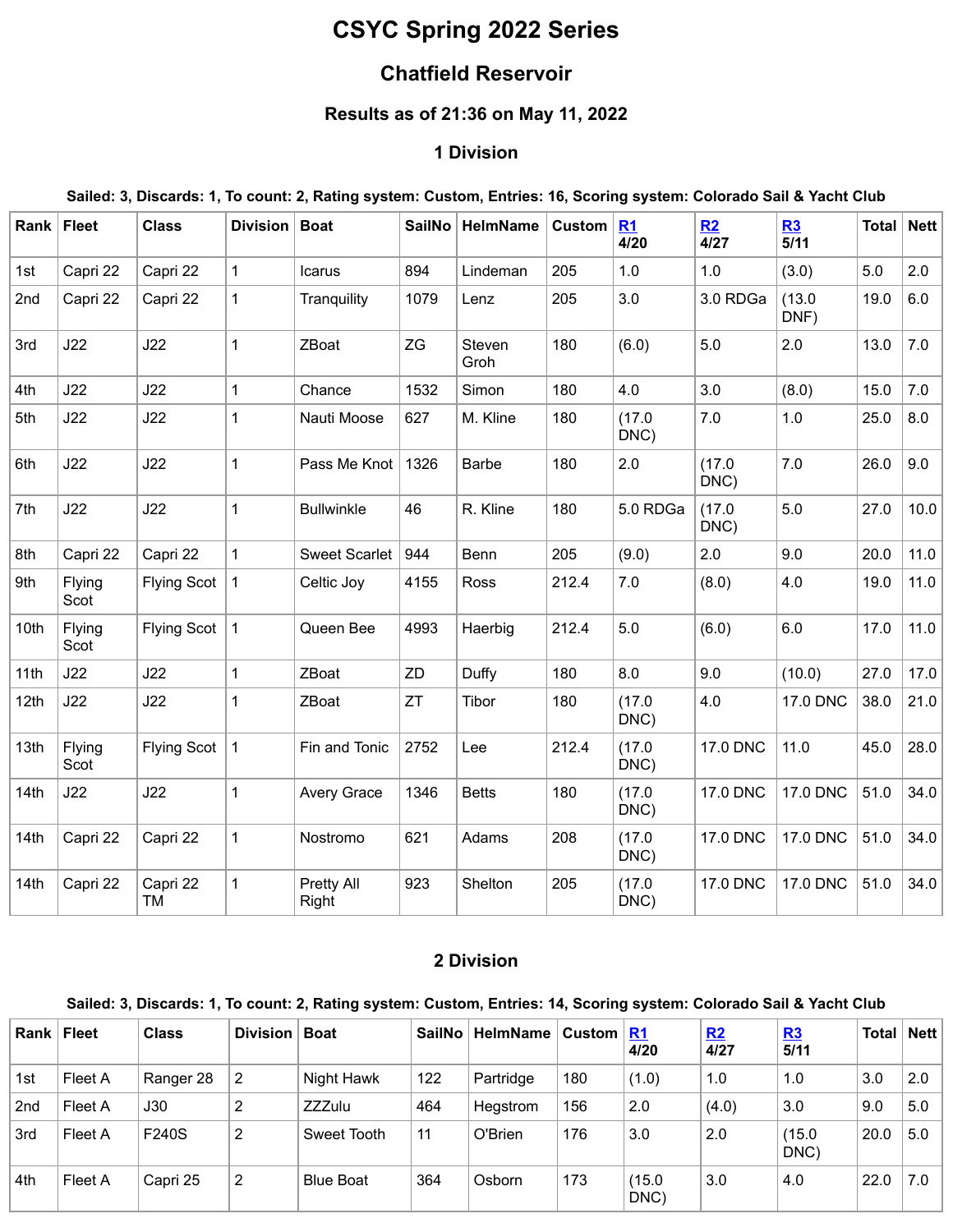|                  | Rank   Fleet   | <b>Class</b>              | <b>Division</b> | <b>Boat</b>         | SailNo | <b>HelmName</b> | Custom | R1<br>4/20     | R2<br>4/27      | R3<br>5/11          | Total | <b>Nett</b> |
|------------------|----------------|---------------------------|-----------------|---------------------|--------|-----------------|--------|----------------|-----------------|---------------------|-------|-------------|
| 5th              | Fleet A        | C&C 30<br>MK <sub>1</sub> | $\overline{2}$  | Grenadine           | 16089  | Stafford        | 192    | 6.0            | (15.0)<br>DNC)  | 2.0                 | 23.0  | 8.0         |
| 6th              | Fleet B        | Catalina 25               | 2               | Rainbow<br>Chaser   | 4986   | Moreland        | 241    | 4.0            | (6.0)           | 5.0                 | 15.0  | 9.0         |
| 7th              | Catalina<br>27 | Catalina 27               | $\overline{2}$  | <b>Big Blue</b>     | 1921   | Bogner          | 221    | (15.0)<br>DNC) | 5.0             | 7.0                 | 27.0  | 12.0        |
| 8th              | Catalina<br>27 | Catalina 27               | $\overline{2}$  | Kaija               | 6158   | Budy            | 221    | (8.0)          | 7.0             | 6.0                 | 21.0  | 13.0        |
| 9th              | Fleet A        | Ranger 23                 | $\overline{2}$  | Meadowlark          | 691    | Petty           | 213    | 5.0            | 10.0            | (15.0)<br>DNC)      | 30.0  | 15.0        |
| 10th             | Catalina<br>27 | Catalina 27               | $\overline{2}$  | Jabulani            | J      | Cheney          | 221    | 7.0            | (9.0)           | 9.0                 | 25.0  | 16.0        |
| 11th             | Catalina<br>27 | Catalina<br>270           | $\overline{2}$  | Soggy Paws          | 306    | Coulter         | 216    | (9.0)          | 8.0             | 8.0                 | 25.0  | 16.0        |
| 12 <sub>th</sub> | Catalina<br>27 | Catalina 27               | $\overline{2}$  | Moku                | 6313   | Combs           | 221    | (15.0)<br>DNC) | <b>15.0 DNC</b> | 15.0 DNC            | 45.0  | 30.0        |
| 12th             | Fleet B        | Hunter 240                | $\overline{2}$  | <b>Healing Time</b> | h240   | Sandlin         | 250    | (15.0)<br>DNC) | 15.0 DNC        | 15.0<br><b>RDGa</b> | 45.0  | 30.0        |
| 12th             | <b>Fleet A</b> | Merit 25                  | $\overline{2}$  | Shindig             | 646    | Shinn           | 180    | (15.0)<br>DNC) | 15.0 DNC        | <b>15.0 DNC</b>     | 45.0  | 30.0        |

# **R1 - 1 Division - 4/20**

<span id="page-1-0"></span>

| Rank           | <b>Fleet</b>   | <b>Class</b>       | Division     | <b>Boat</b>          | <b>SailNo</b> | HelmName       | Custom |      | Start Finish     | <b>Elapsed</b> | <b>Corrected</b> | <b>Points</b> |
|----------------|----------------|--------------------|--------------|----------------------|---------------|----------------|--------|------|------------------|----------------|------------------|---------------|
| 1              | Capri 22       | Capri 22           | $\mathbf{1}$ | Icarus               | 894           | Lindeman       | 205    | 1830 | 18:57:14         | 0:27:14        | 0:27:03          | 1.0           |
| $\overline{2}$ | J22            | J22                | $\mathbf{1}$ | Pass Me Knot         | 1326          | <b>Barbe</b>   | 180    | 1830 | 18:56:29         | 0:26:29        | 0:27:15          | 2.0           |
| 3              | Capri 22       | Capri 22           | 1            | Tranquility          | 1079          | Lenz           | 205    | 1830 | 18:58:48         | 0:28:48        | 0:28:36          | 3.0           |
| $\overline{4}$ | J22            | J22                | $\mathbf{1}$ | Chance               | 1532          | Simon          | 180    | 1830 | 18:57:58         | 0:27:58        | 0:28:46          | 4.0           |
| 5              | J22            | J22                | $\mathbf{1}$ | <b>Bullwinkle</b>    | 46            | R. Kline       | 180    |      |                  | <b>RDGa</b>    |                  | 5.0           |
| 5              | Flying<br>Scot | <b>Flying Scot</b> | $\mathbf{1}$ | Queen Bee            | 4993          | Haerbig        | 212.4  | 1830 | 19:00:04         | 0:30:04        | 0:29:33          | 5.0           |
| $\overline{7}$ | J22            | J22                | 1            | ZBoat                | ZG            | Steven<br>Groh | 180    | 1830 | 18:59:18 0:29:18 |                | 0:30:09          | 6.0           |
| 8              | Flying<br>Scot | <b>Flying Scot</b> | $\mathbf{1}$ | Celtic Joy           | 4155          | Ross           | 212.4  | 1830 | 19:02:20         | 0:32:20        | 0:31:47          | 7.0           |
| 9              | J22            | J22                | $\mathbf{1}$ | ZBoat                | ZD            | Duffy          | 180    | 1830 | 19:01:01         | 0:31:01        | 0:31:55          | 8.0           |
| 10             | Capri 22       | Capri 22           | $\mathbf 1$  | <b>Sweet Scarlet</b> | 944           | Benn           | 205    | 1830 | 19:02:32         | 0:32:32        | 0:32:18          | 9.0           |
| 11             | J22            | J22                | 1            | Nauti Moose          | 627           | M. Kline       | 180    |      |                  | <b>DNC</b>     |                  | 17.0          |
| 11             | J22            | J22                | $\mathbf{1}$ | ZBoat                | ZT            | Tibor          | 180    |      |                  | <b>DNC</b>     |                  | 17.0          |
| 11             | Flying<br>Scot | <b>Flying Scot</b> | $\mathbf{1}$ | Fin and Tonic        | 2752          | Lee            | 212.4  |      |                  | <b>DNC</b>     |                  | 17.0          |
| 11             | J22            | J22                | $\mathbf{1}$ | Avery Grace          | 1346          | <b>Betts</b>   | 180    |      |                  | <b>DNC</b>     |                  | 17.0          |
| 11             | Capri 22       | Capri 22           | 1            | Nostromo             | 621           | Adams          | 208    |      |                  | <b>DNC</b>     |                  | 17.0          |
| 11             | Capri 22       | Capri 22<br>ТM     | 1            | Pretty All<br>Right  | 923           | Shelton        | 205    |      |                  | <b>DNC</b>     |                  | 17.0          |

### <span id="page-1-1"></span>**R2 - 1 Division - 4/27**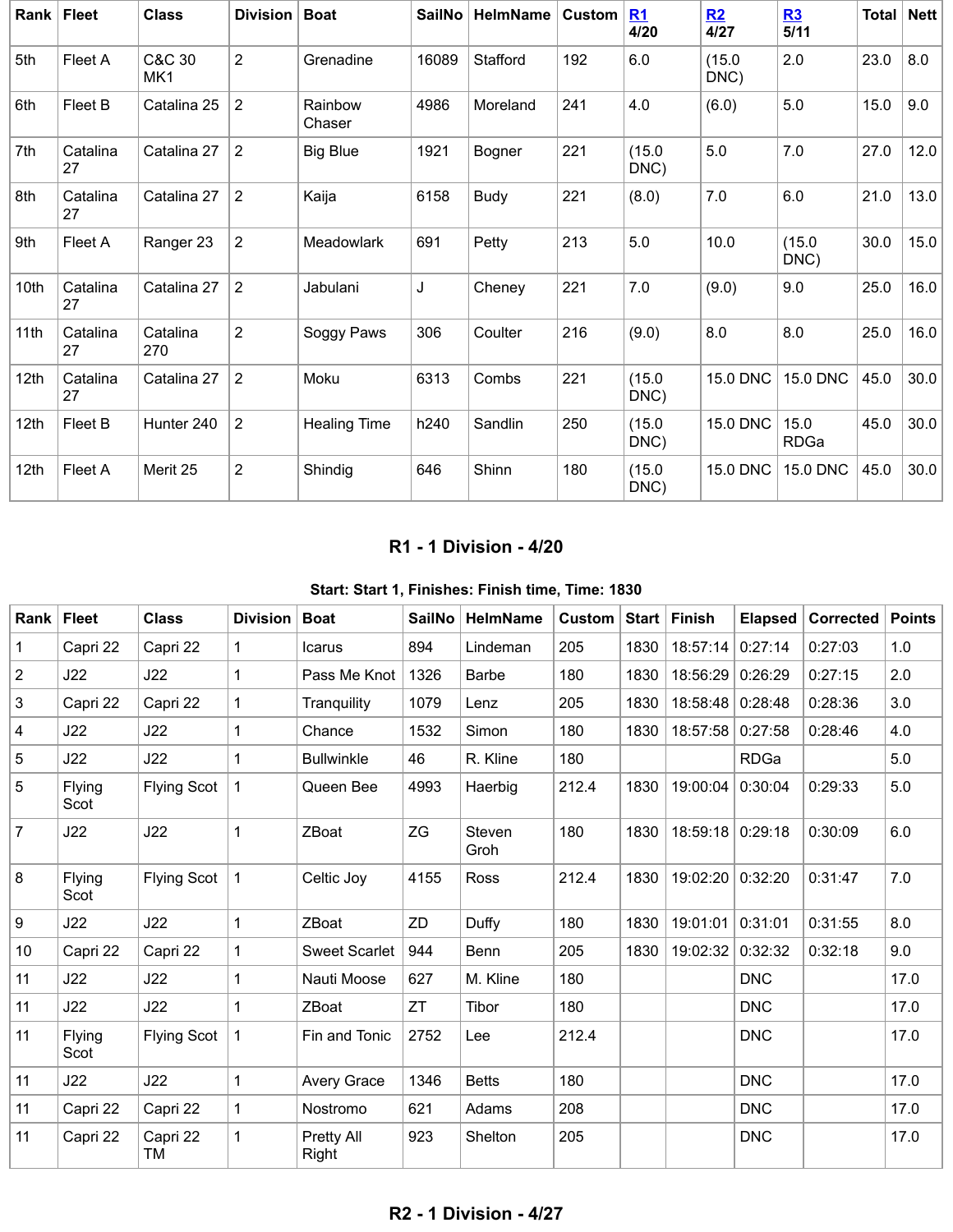| Rank           | Fleet          | <b>Class</b>       | <b>Division</b> | <b>Boat</b>          | <b>SailNo</b> | <b>HelmName</b> | Custom | Start | <b>Finish</b> | <b>Elapsed</b> | Corrected | <b>Points</b> |
|----------------|----------------|--------------------|-----------------|----------------------|---------------|-----------------|--------|-------|---------------|----------------|-----------|---------------|
| $\mathbf{1}$   | Capri 22       | Capri 22           | 1               | <b>Icarus</b>        | 894           | Lindeman        | 205    | 1830  | 19:05:29      | 0:35:29        | 0:35:14   | 1.0           |
| $\overline{2}$ | Capri 22       | Capri 22           | $\mathbf 1$     | <b>Sweet Scarlet</b> | 944           | Benn            | 205    | 1830  | 19:08:07      | 0:38:07        | 0:37:51   | 2.0           |
| 3              | Capri 22       | Capri 22           | 1               | Tranquility          | 1079          | Lenz            | 205    |       |               | <b>RDGa</b>    |           | 3.0           |
| 3              | J22            | J22                | 1               | Chance               | 1532          | Simon           | 180    | 1830  | 19:06:58      | 0:36:58        | 0:38:02   | 3.0           |
| $\overline{5}$ | J22            | J22                | $\mathbf{1}$    | ZBoat                | ZT            | Tibor           | 180    | 1830  | 19:07:46      | 0:37:46        | 0:38:51   | 4.0           |
| 6              | J22            | J22                | 1               | ZBoat                | ZG            | Steven<br>Groh  | 180    | 1830  | 19:09:44      | 0:39:44        | 0:40:53   | 5.0           |
| $\overline{7}$ | Flying<br>Scot | <b>Flying Scot</b> | 1               | Queen Bee            | 4993          | Haerbig         | 212.4  | 1830  | 19:12:22      | 0:42:22        | 0:41:39   | 6.0           |
| 8              | J22            | J22                | 1               | Nauti Moose          | 627           | M. Kline        | 180    | 1830  | 19:10:30      | 0:40:30        | 0:41:40   | 7.0           |
| 9              | Flying<br>Scot | <b>Flying Scot</b> | 1               | Celtic Joy           | 4155          | <b>Ross</b>     | 212.4  | 1830  | 19:12:58      | 0:42:58        | 0:42:14   | 8.0           |
| 10             | J22            | J22                | $\mathbf{1}$    | ZBoat                | ZD            | Duffy           | 180    | 1830  | 19:11:45      | 0:41:45        | 0:42:57   | 9.0           |
| 11             | J22            | J22                | 1               | Pass Me Knot         | 1326          | <b>Barbe</b>    | 180    |       |               | <b>DNC</b>     |           | 17.0          |
| 11             | J22            | J22                | 1               | <b>Bullwinkle</b>    | 46            | R. Kline        | 180    |       |               | <b>DNC</b>     |           | 17.0          |
| 11             | Flying<br>Scot | <b>Flying Scot</b> | 1               | Fin and Tonic        | 2752          | Lee             | 212.4  |       |               | <b>DNC</b>     |           | 17.0          |
| 11             | J22            | J22                | 1               | <b>Avery Grace</b>   | 1346          | <b>Betts</b>    | 180    |       |               | <b>DNC</b>     |           | 17.0          |
| 11             | Capri 22       | Capri 22           | 1               | Nostromo             | 621           | Adams           | 208    |       |               | <b>DNC</b>     |           | 17.0          |
| 11             | Capri 22       | Capri 22<br>ТM     | $\mathbf{1}$    | Pretty All<br>Right  | 923           | Shelton         | 205    |       |               | <b>DNC</b>     |           | 17.0          |

# **Start: Start 1, Finishes: Finish time, Time: 1830**

## **R3 - 1 Division - 5/11**

# **Start: Start 1, Finishes: Finish time, Time: 1830**

<span id="page-2-0"></span>

| <b>Rank</b> | Fleet          | <b>Class</b>       | <b>Division</b> | <b>Boat</b>          | <b>SailNo</b> | <b>HelmName</b> | <b>Custom</b> | Start | <b>Finish</b> | <b>Elapsed</b> | <b>Corrected</b> | <b>Points</b> |
|-------------|----------------|--------------------|-----------------|----------------------|---------------|-----------------|---------------|-------|---------------|----------------|------------------|---------------|
| 1           | J22            | J22                | 1               | Nauti Moose          | 627           | M. Kline        | 180           | 1830  | 19:06:31      | 0:36:31        | 0:37:34          | 1.0           |
| 2           | J22            | J22                | 1               | ZBoat                | ZG            | Steven<br>Groh  | 180           | 1830  | 19:09:31      | 0:39:31        | 0:40:39          | 2.0           |
| 3           | Capri 22       | Capri 22           | 1               | Icarus               | 894           | Lindeman        | 205           | 1830  | 19:12:30      | 0:42:30        | 0:42:12          | 3.0           |
| 4           | Flying<br>Scot | <b>Flying Scot</b> | 1               | Celtic Joy           | 4155          | <b>Ross</b>     | 212.4         | 1830  | 19:13:39      | 0:43:39        | 0:42:54          | 4.0           |
| 5           | J22            | J22                | 1               | <b>Bullwinkle</b>    | 46            | R. Kline        | 180           | 1830  | 19:12:05      | 0:42:05        | 0:43:18          | 5.0           |
| 6           | Flying<br>Scot | <b>Flying Scot</b> | 1               | Queen Bee            | 4993          | Haerbig         | 212.4         | 1830  | 19:14:58      | 0:44:58        | 0:44:12          | 6.0           |
| 7           | J22            | J22                | 1               | Pass Me Knot         | 1326          | <b>Barbe</b>    | 180           | 1830  | 19:13:38      | 0:43:38        | 0:44:53          | 7.0           |
| 8           | J22            | J22                | 1               | Chance               | 1532          | Simon           | 180           | 1830  | 19:14:44      | 0:44:44        | 0:46:01          | 8.0           |
| 9           | Capri 22       | Capri 22           | 1               | <b>Sweet Scarlet</b> | 944           | Benn            | 205           | 1830  | 19:17:19      | 0:47:19        | 0:46:59          | 9.0           |
| 10          | J22            | J22                | 1               | ZBoat                | ZD            | Duffy           | 180           | 1830  | 19:17:19      | 0:47:19        | 0:48:41          | 10.0          |
| 11          | Flying<br>Scot | <b>Flying Scot</b> | 1               | Fin and Tonic        | 2752          | Lee             | 212.4         | 1830  | 19:31:21      | 1:01:21        | 1:00:18          | 11.0          |
| 12          | Capri 22       | Capri 22           | 1               | Tranquility          | 1079          | Lenz            | 205           |       |               | <b>DNF</b>     |                  | 13.0          |
| 13          | J22            | J22                | 1               | ZBoat                | <b>ZT</b>     | Tibor           | 180           |       |               | <b>DNC</b>     |                  | 17.0          |
| 13          | J22            | J22                | 1               | Avery Grace          | 1346          | <b>Betts</b>    | 180           |       |               | <b>DNC</b>     |                  | 17.0          |
| 13          | Capri 22       | Capri 22           | 1               | Nostromo             | 621           | Adams           | 208           |       |               | <b>DNC</b>     |                  | 17.0          |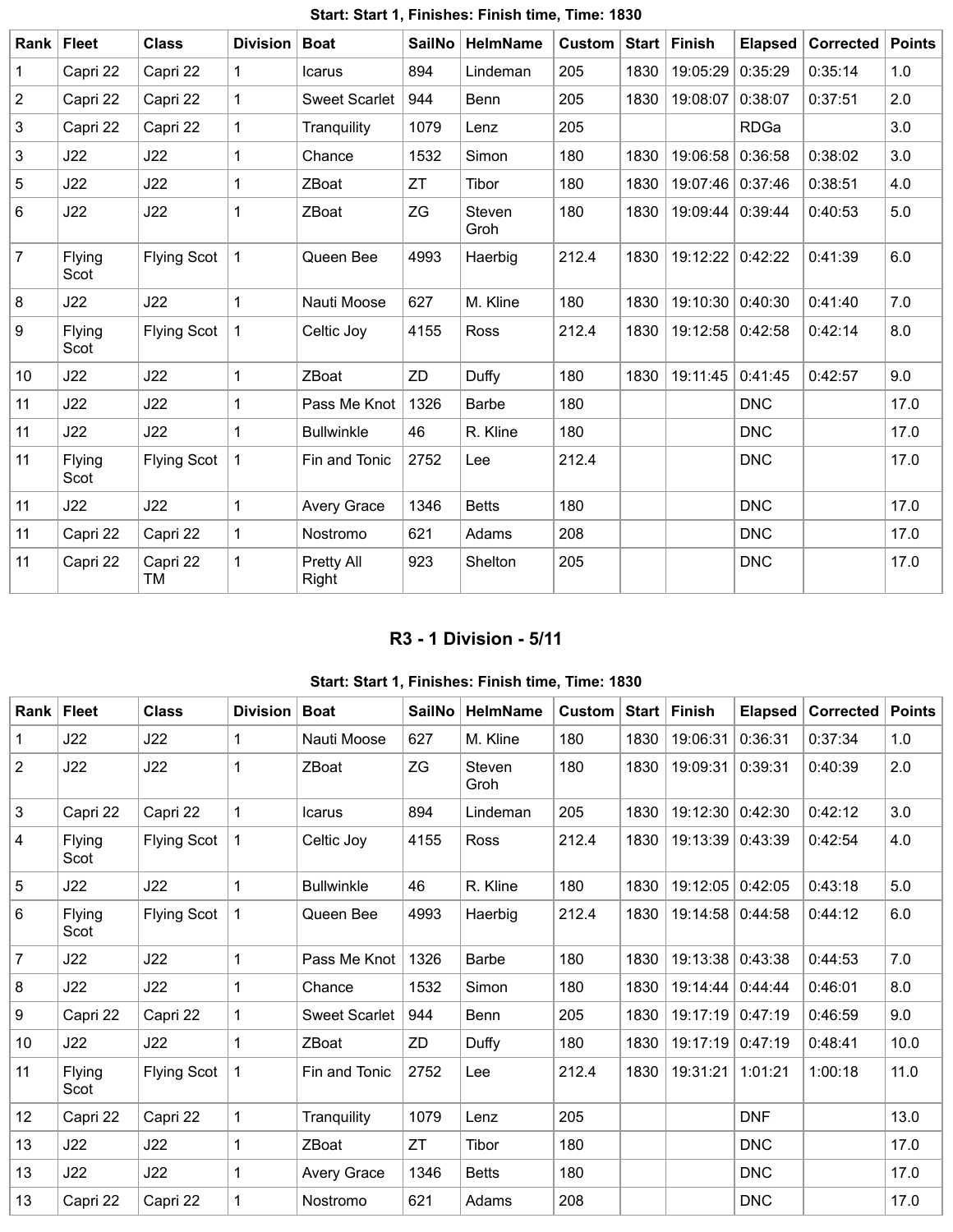| Rank l | <b>Fleet</b> | Class                 | Division   Boat |                            |     | ∣ SailNo ∣ HelmName | Custom   Start   Finish |  |            | ∣ Elapsed ∣ Corrected ∣ Points ∣ |  |
|--------|--------------|-----------------------|-----------------|----------------------------|-----|---------------------|-------------------------|--|------------|----------------------------------|--|
| 13     | Capri 22     | Capri 22<br><b>TM</b> |                 | <b>Pretty All</b><br>Right | 923 | Shelton             | 205                     |  | <b>DNC</b> |                                  |  |

### **R1 - 2 Division - 4/20**

#### **Start: Start 2, Finishes: Finish time, Time: 1836**

<span id="page-3-0"></span>

| Rank           | <b>Fleet</b>   | <b>Class</b>    | <b>Division</b> | <b>Boat</b>         | <b>SailNo</b> | <b>HelmName</b> | <b>Custom</b> | <b>Start</b> | <b>Finish</b> | <b>Elapsed</b> | <b>Corrected</b> | <b>Points</b> |
|----------------|----------------|-----------------|-----------------|---------------------|---------------|-----------------|---------------|--------------|---------------|----------------|------------------|---------------|
| $\mathbf 1$    | Fleet A        | Ranger 28       | $\overline{2}$  | Night Hawk          | 122           | Partridge       | 180           | 1836         | 19:05:49      | 0:29:49        | 0:30:40          | 1.0           |
| $\overline{c}$ | Fleet A        | J30             | $\overline{2}$  | <b>ZZZulu</b>       | 464           | Hegstrom        | 156           | 1836         | 19:05:12      | 0:29:12        | 0:31:07          | 2.0           |
| 3              | Fleet A        | F240S           | $\overline{c}$  | Sweet Tooth         | 11            | O'Brien         | 176           | 1836         | 19:07:43      | 0:31:43        | 0:32:49          | 3.0           |
| 4              | Fleet B        | Catalina 25     | $\overline{c}$  | Rainbow<br>Chaser   | 4986          | Moreland        | 241           | 1836         | 19:10:51      | 0:34:51        | 0:32:58          | 4.0           |
| 5              | Fleet A        | Ranger 23       | $\overline{c}$  | Meadowlark          | 691           | Petty           | 213           | 1836         | 19:11:16      | 0:35:16        | 0:34:38          | 5.0           |
| 6              | Fleet A        | C&C 30<br>MK1   | $\overline{c}$  | Grenadine           | 16089         | Stafford        | 192           | 1836         | 19:11:21      | 0:35:21        | 0:35:45          | 6.0           |
| $\overline{7}$ | Catalina<br>27 | Catalina 27     | $\overline{2}$  | Jabulani            | J             | Cheney          | 221           | 1836         | 19:14:41      | 0:38:41        | 0:37:35          | 7.0           |
| 8              | Catalina<br>27 | Catalina 27     | $\overline{2}$  | Kaija               | 6158          | Budy            | 221           | 1836         | 19:16:17      | 0:40:17        | 0:39:08          | 8.0           |
| 9              | Catalina<br>27 | Catalina<br>270 | $\overline{2}$  | Soggy Paws          | 306           | Coulter         | 216           | 1836         | 19:17:05      | 0:41:05        | 0:40:11          | 9.0           |
| 10             | Fleet A        | Capri 25        | $\overline{2}$  | <b>Blue Boat</b>    | 364           | Osborn          | 173           |              |               | <b>DNC</b>     |                  | 15.0          |
| 10             | Catalina<br>27 | Catalina 27     | $\overline{2}$  | <b>Big Blue</b>     | 1921          | Bogner          | 221           |              |               | <b>DNC</b>     |                  | 15.0          |
| 10             | Catalina<br>27 | Catalina 27     | $\overline{2}$  | Moku                | 6313          | Combs           | 221           |              |               | <b>DNC</b>     |                  | 15.0          |
| 10             | Fleet B        | Hunter 240      | $\overline{2}$  | <b>Healing Time</b> | h240          | Sandlin         | 250           |              |               | <b>DNC</b>     |                  | 15.0          |
| 10             | Fleet A        | Merit 25        | $\overline{2}$  | Shindig             | 646           | Shinn           | 180           |              |               | <b>DNC</b>     |                  | 15.0          |

# **R2 - 2 Division - 4/27**

#### **Start: Start 2, Finishes: Finish time, Time: 1836**

<span id="page-3-1"></span>

| Rank $ $       | <b>Fleet</b>   | <b>Class</b>    | <b>Division</b>       | <b>Boat</b>       | <b>SailNo</b> | <b>HelmName</b> | Custom |      | Start   Finish | <b>Elapsed</b> | <b>Corrected</b> | <b>Points</b> |
|----------------|----------------|-----------------|-----------------------|-------------------|---------------|-----------------|--------|------|----------------|----------------|------------------|---------------|
|                | Fleet A        | Ranger 28       | $\mathbf{2}^{\prime}$ | Night Hawk        | 122           | Partridge       | 180    | 1836 | 19:14:25       | 0:38:25        | 0:39:31          | 1.0           |
| $\overline{2}$ | Fleet A        | F240S           | $\overline{2}$        | Sweet Tooth       | 11            | O'Brien         | 176    | 1836 | 19:15:08       | 0:39:08        | 0:40:30          | 2.0           |
| 3              | Fleet A        | Capri 25        | $\overline{2}$        | <b>Blue Boat</b>  | 364           | Osborn          | 173    | 1836 | 19:17:08       | 0:41:08        | 0:42:45          | 3.0           |
| 4              | Fleet A        | J30             | $\overline{2}$        | <b>ZZZulu</b>     | 464           | Hegstrom        | 156    | 1836 | 19:16:09       | 0:40:09        | 0:42:47          | 4.0           |
| 5              | Catalina<br>27 | Catalina 27     | $\overline{2}$        | <b>Big Blue</b>   | 1921          | Bogner          | 221    | 1836 | 19:20:04       | 0:44:04        | 0:42:49          | 5.0           |
| 6              | Fleet B        | Catalina 25     | 2                     | Rainbow<br>Chaser | 4986          | Moreland        | 241    | 1836 | 19:25:46       | 0:49:46        | 0:47:04          | 6.0           |
| $\overline{7}$ | Catalina<br>27 | Catalina 27     | $\overline{2}$        | Kaija             | 6158          | Budy            | 221    | 1836 | 19:24:39       | 0:48:39        | 0:47:16          | 7.0           |
| 8              | Catalina<br>27 | Catalina<br>270 | $\overline{2}$        | Soggy Paws        | 306           | Coulter         | 216    | 1836 | 19:26:40       | 0:50:40        | 0:49:33          | 8.0           |
| 9              | Catalina<br>27 | Catalina 27     | 2                     | Jabulani          | J             | Cheney          | 221    | 1836 | 19:27:20       | 0:51:20        | 0:49:52          | 9.0           |
| 10             | Fleet A        | Ranger 23       | 2                     | <b>Meadowlark</b> | 691           | Petty           | 213    | 1836 | 19:27:32       | 0:51:32        | 0:50:37          | 10.0          |